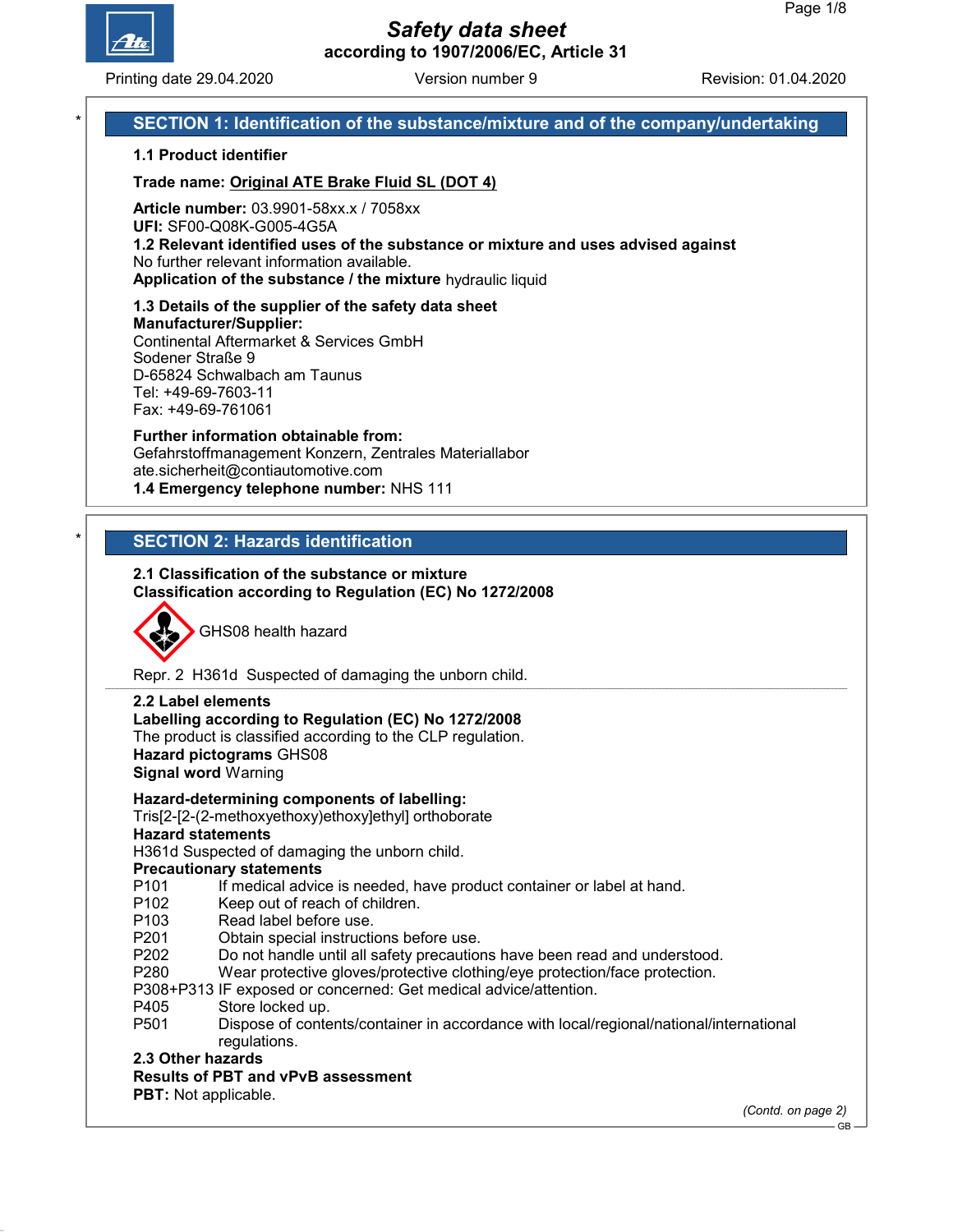

Printing date 29.04.2020 **Revision: 01.04.2020** Version number 9 Revision: 01.04.2020

## Trade name: Original ATE Brake Fluid SL (DOT 4)

vPvB: Not applicable.

## **SECTION 3: Composition/information on ingredients**

## 3.2 Chemical characterisation: Mixtures

Description: Mixture of substances listed below with nonhazardous additions.

| Dangerous components:                                                  |                                                                                                                                                                                                                                  |                |
|------------------------------------------------------------------------|----------------------------------------------------------------------------------------------------------------------------------------------------------------------------------------------------------------------------------|----------------|
| CAS: 30989-05-0<br>EINECS: 250-418-4<br>Reg.nr.: 01-2119462824-33-XXXX | Tris[2-[2-(2-methoxyethoxy)ethoxy]ethyl] orthoborate<br>Repr. 2, H361d                                                                                                                                                           | $≥30-≤50%$     |
| EC number: 907-996-4<br>Reg.nr.: 01-2119531322-53-XXXX                 | Reaction mass of 2-(2-(2-butoxyethoxy)ethoxy)<br>ethanol and 3,6,9,12-tetraoxahexadecan-1-ol<br>Eye Dam. 1, H318<br>Specific concentration limits:<br>Eye Dam. 1; H318: $C \ge 30$ %<br>Eye Irrit. 2; H319: 20 % $\leq$ C < 30 % | $≥10 - < 20\%$ |
| CAS: 111-46-6<br>EINECS: 203-872-2<br>Reg.nr.: 01-2119457857-21-XXXX   | 2,2'-oxybisethanol<br>Acute Tox. 4, H302                                                                                                                                                                                         | < 10%          |
| CAS: 110-97-4<br>EINECS: 203-820-9<br>Reg.nr.: 01-21194754444-34-XXXX  | 1,1'-iminodipropan-2-ol<br>Eye Irrit. 2, H319                                                                                                                                                                                    | < 2%           |

#### SVHC

Does not contain any or < 0,1% SVHC according to Regulation (EC) No 1907/2006 (REACH), Article 57. Additional information: For the wording of the listed hazard phrases refer to section 16.

## **SECTION 4: First aid measures**

#### 4.1 Description of first aid measures

General information: Remove contaminated clothes and shoes immediately.

After inhalation: Supply fresh air; consult doctor in case of complaints.

After skin contact: Immediately wash with water and soap and rinse thoroughly.

After eye contact:

Rinse opened eye for several minutes under running water. If symptoms persist, consult a doctor. After swallowing: Call a doctor immediately.

## 4.2 Most important symptoms and effects, both acute and delayed

No further relevant information available.

4.3 Indication of any immediate medical attention and special treatment needed No further relevant information available.

## **SECTION 5: Firefighting measures**

## 5.1 Extinguishing media

Suitable extinguishing agents:

CO2, extinguishing powder or water spray. Fight larger fires with water spray or alcohol resistant foam. Use fire extinguishing methods suitable to surrounding conditions.

For safety reasons unsuitable extinguishing agents: Water with full jet

## 5.2 Special hazards arising from the substance or mixture

May be released in case of fire: CO, CO2, NOx.

(Contd. on page 3)

(Contd. of page 1)

GB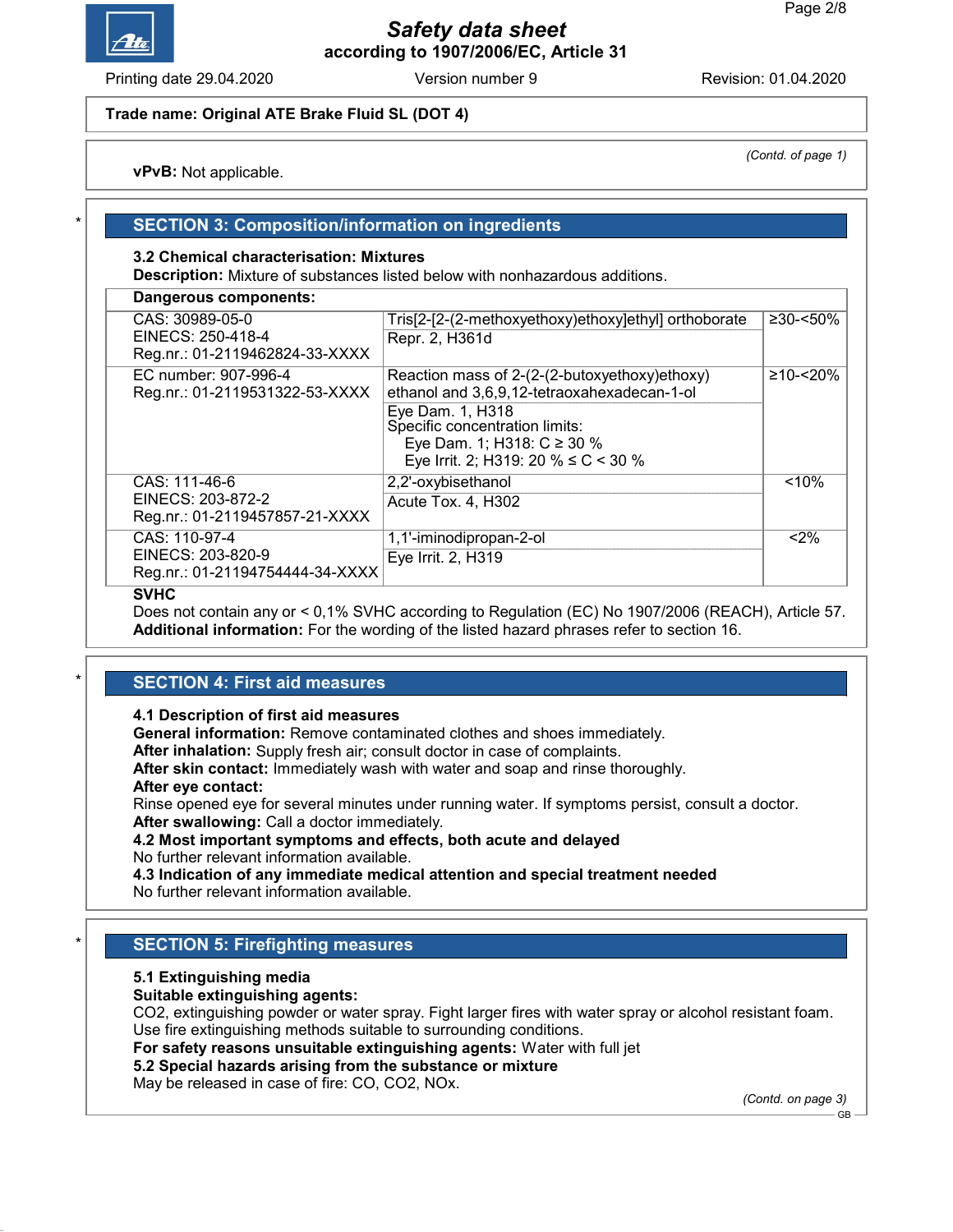

Printing date 29.04.2020 **Revision: 01.04.2020** Version number 9 Revision: 01.04.2020

### Trade name: Original ATE Brake Fluid SL (DOT 4)

## 5.3 Advice for firefighters

Protective equipment:

Wear self-contained respiratory protective device. Do not inhale explosion gases or combustion gases.

## **SECTION 6: Accidental release measures**

6.1 Personal precautions, protective equipment and emergency procedures

Wear protective equipment. Keep unprotected persons away.

Ensure adequate ventilation

## 6.2 Environmental precautions:

Do not allow product to reach sewage system or any water course. Do not allow to penetrate the ground/soil.

6.3 Methods and material for containment and cleaning up:

Absorb with liquid-binding material (sand, diatomite, acid binders, universal binders). Dispose of the material collected according to regulations.

#### 6.4 Reference to other sections

See Section 7 for information on safe handling.

See Section 8 for information on personal protection equipment.

See Section 13 for disposal information.

## **SECTION 7: Handling and storage**

7.1 Precautions for safe handling Ensure good ventilation/exhaustion at the workplace. Information about fire - and explosion protection: No special measures required.

7.2 Conditions for safe storage, including any incompatibilities Storage:

Requirements to be met by storerooms and receptacles: Storage at room temperature. Information about storage in one common storage facility: Store away from foodstuffs. Further information about storage conditions:

This product is hygroscopic.

Store in dry conditions.

Keep container tightly sealed.

Storage class according to TRGS 510: 10 combustible liquids.

7.3 Specific end use(s) No further relevant information available.

## SECTION 8: Exposure controls/personal protection

Additional information about design of technical facilities: No further data; see item 7.

#### 8.1 Control parameters

Ingredients with limit values that require monitoring at the workplace:

111-46-6 2,2'-oxybisethanol

WEL Long-term value: 101 mg/m<sup>3</sup>, 23 ppm

#### 8.2 Exposure controls

Personal protective equipment:

## General protective and hygienic measures:

The usual precautionary measures are to be adhered to when handling chemicals.

Do not inhale gases / fumes / aerosols.

Avoid contact with the eyes and skin.

(Contd. on page 4)

(Contd. of page 2)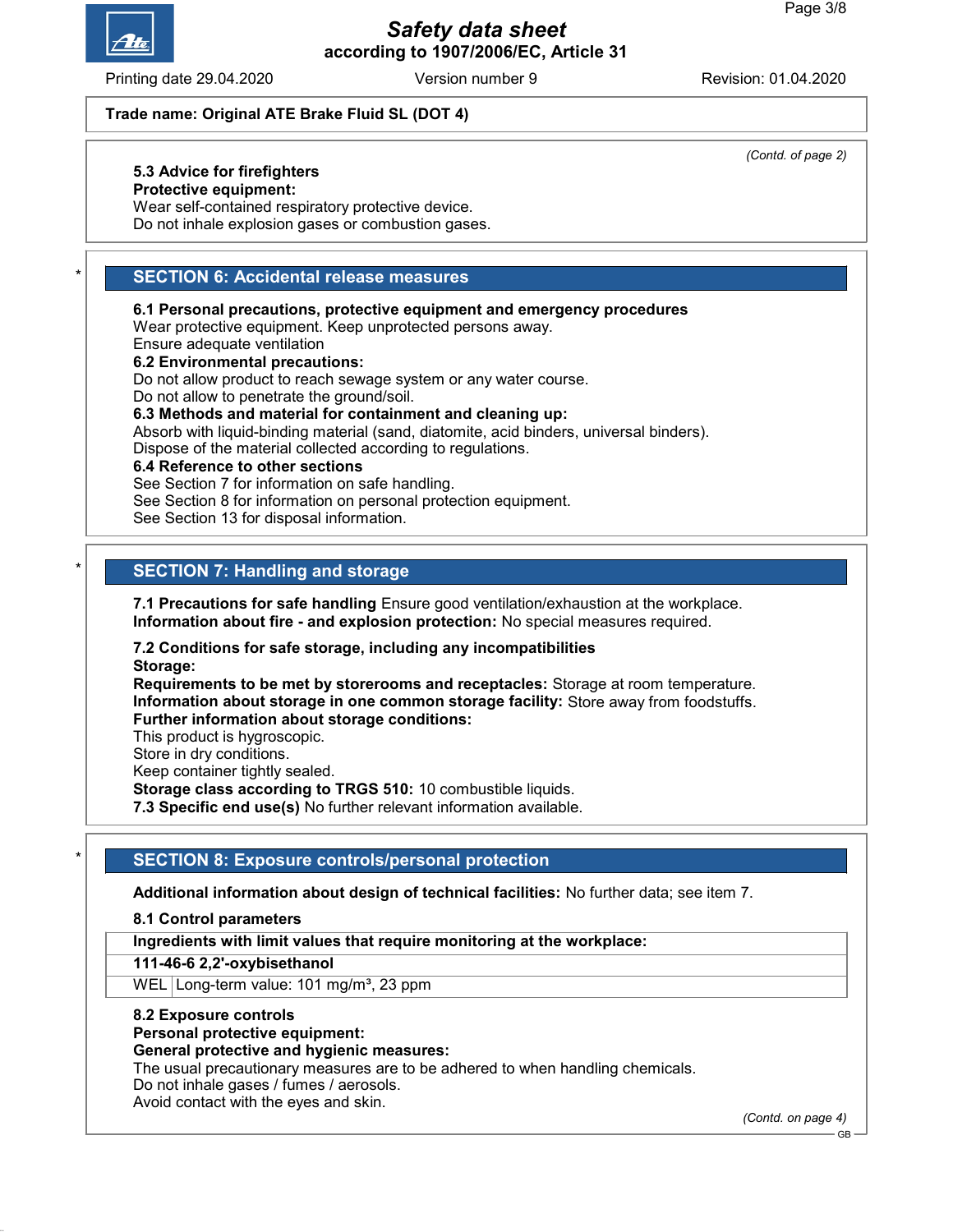GB



Safety data sheet according to 1907/2006/EC, Article 31

Printing date 29.04.2020 Version number 9 Revision: 01.04.2020

# Trade name: Original ATE Brake Fluid SL (DOT 4)

| (Contd. of page 3)<br><b>Respiratory protection:</b>                                                         |
|--------------------------------------------------------------------------------------------------------------|
| Respiratory protection required in case of release of vapors / aerosols.                                     |
| Use particulate filter with medium retention capacity for solid and liquid particles (eg EN 143 or 149, type |
| P2 or FFP2).                                                                                                 |
| <b>Protection of hands:</b>                                                                                  |
| The glove material has to be impermeable and resistant to the product/ the substance/ the preparation.       |
| Selection of the glove material on consideration of the penetration times, rates of diffusion and the        |
| degradation                                                                                                  |
| <b>Material of gloves</b>                                                                                    |
| The selection of the suitable gloves does not only depend on the material, but also on further marks of      |
| quality and varies from manufacturer to manufacturer.                                                        |
| Penetration time of glove material                                                                           |
| Butyl caoutchouc (butyl rubber): minimum breakthrough time 480 min; minimum layer thickness: 0.7             |
| mm                                                                                                           |
| NBR (nitrile rubber): minimum breakthrough time 30 min; minimum layer thickness: 0.4 mm                      |
| The exact break trough time has to be found out by the manufacturer of the protective gloves and has to      |
| be observed.                                                                                                 |
| Eye protection: Safety glasses                                                                               |
| <b>Body protection: Protective work clothing</b>                                                             |
| Limitation and supervision of exposure into the environment                                                  |
| See section 6 and 7. No additional measures necessary.                                                       |
| <b>Risk management measures</b>                                                                              |
| Use at industrial site in closed process with occasional controlled exposure or processes with equivalent    |
| containment conditions:                                                                                      |
| 1 to 3 air changes per hour (90 % effectiveness) - basic standard of general ventilation                     |
| maximum 8 h exposure duration per day                                                                        |
| maximum 40 °C process temperature<br>Use of functional fluids in small devices:                              |
| 5 to 10 air changes per hour (70 % effectiveness) - good standard of controlled ventilation                  |
| maximum 8 h exposure duration per day                                                                        |
| maximum 40 °C process temperature                                                                            |
|                                                                                                              |

| 9.1 Information on basic physical and chemical properties<br><b>General Information</b><br>Appearance:                      |                                    |
|-----------------------------------------------------------------------------------------------------------------------------|------------------------------------|
| Form:                                                                                                                       | Fluid                              |
| Colour:                                                                                                                     | Yellow                             |
| Odour:                                                                                                                      | Characteristic                     |
| <b>Odour threshold:</b>                                                                                                     | Not determined.                    |
| pH-value at 20 °C:                                                                                                          | 8.5 (FMVSS 116)                    |
| <b>Change in condition</b><br>Melting point/freezing point:<br>Initial boiling point and boiling range: >260 °C (FMVSS 116) | $<$ -70 °C (DIN 51583)             |
| Flash point:                                                                                                                | >125 °C (ASTM D 7094 (closed cup)) |
| Flammability (solid, gas):                                                                                                  | Not applicable.                    |
| Ignition temperature:                                                                                                       | 210 °C (DIN 51794)                 |
| <b>Decomposition temperature:</b>                                                                                           | $>$ 360 °C (DSC)                   |
|                                                                                                                             | (Contd. on page 5)                 |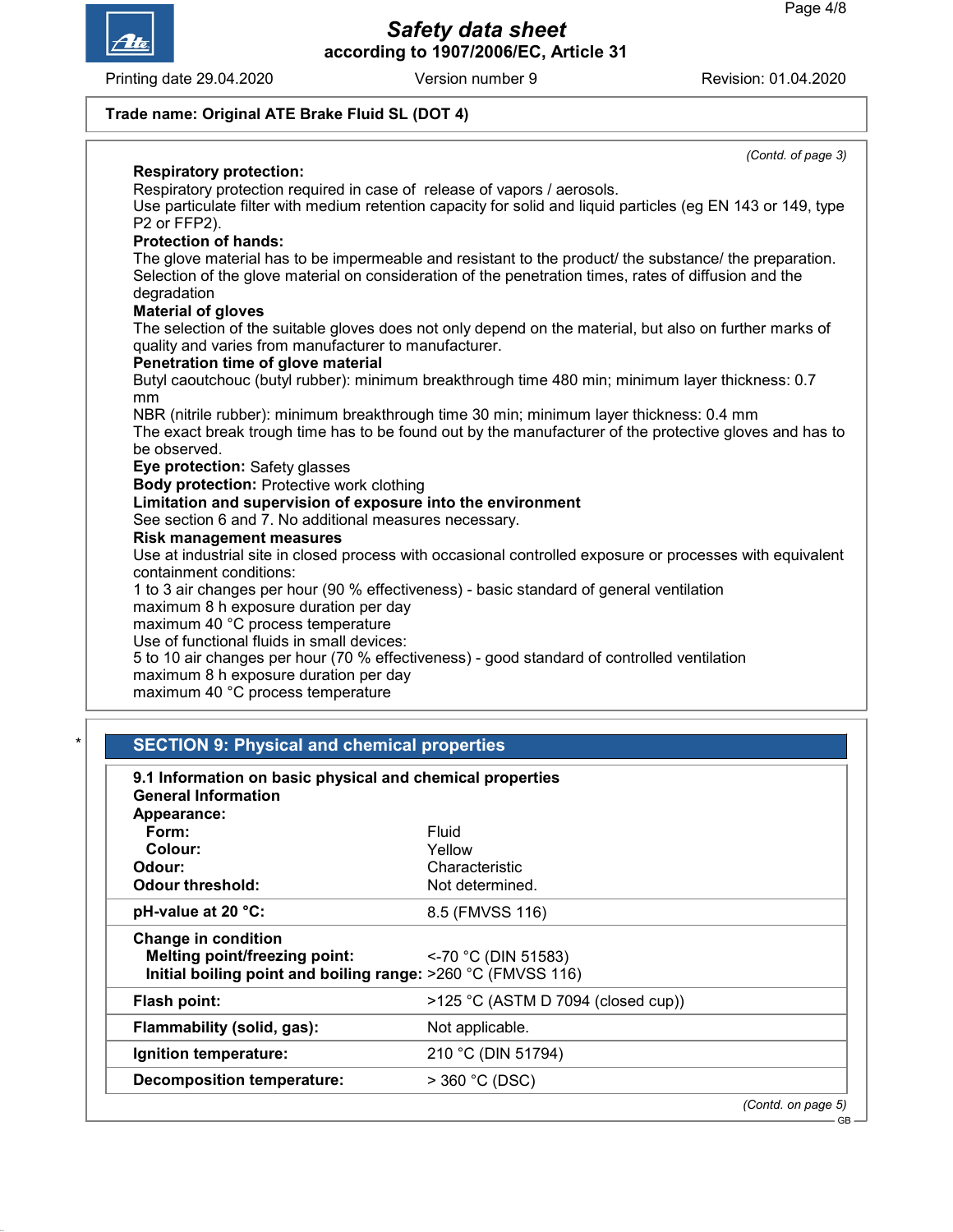

Printing date 29.04.2020 **Revision: 01.04.2020** Version number 9 Revision: 01.04.2020

#### Trade name: Original ATE Brake Fluid SL (DOT 4)

|                                         | (Contd. of page 4)                            |  |
|-----------------------------------------|-----------------------------------------------|--|
| Auto-ignition temperature:              | Product is not selfigniting.                  |  |
| <b>Explosive properties:</b>            | Product does not present an explosion hazard. |  |
| <b>Explosion limits:</b>                |                                               |  |
| Lower:                                  | Not determined.                               |  |
| Upper:                                  | 1.5 Vol $%$                                   |  |
| Vapour pressure at 20 °C:               | $1.3$ hPa                                     |  |
| Density at 20 °C:                       | 1.065 $g/cm3$ (DIN 51757)                     |  |
| <b>Relative density</b>                 | Not determined.                               |  |
| <b>Vapour density</b>                   | Not determined.                               |  |
| <b>Evaporation rate</b>                 | Not determined.                               |  |
| water:                                  | Fully miscible.                               |  |
| Partition coefficient: n-octanol/water: | Not determined.                               |  |
| Viscosity:                              |                                               |  |
| Dynamic:                                | Not determined.                               |  |
| Kinematic at 20 °C:                     | 16 mm <sup>2</sup> /s (FMVSS 116)             |  |
| Solvent content:                        |                                               |  |
| <b>Organic solvents:</b>                | 18.0%                                         |  |
| Water:                                  | 0.0%                                          |  |
| Solids content:                         | 1.5%                                          |  |
| 9.2 Other information                   | No further relevant information available.    |  |

## **SECTION 10: Stability and reactivity**

10.1 Reactivity No further relevant information available.

10.2 Chemical stability

Thermal decomposition / conditions to be avoided:

No decomposition if used according to specifications.

10.3 Possibility of hazardous reactions No dangerous reactions known.

10.4 Conditions to avoid No further relevant information available.

10.5 Incompatible materials: No further relevant information available.

10.6 Hazardous decomposition products:

Carbon monoxide and carbon dioxide

Nitrogen oxides (NOx)

## **SECTION 11: Toxicological information**

11.1 Information on toxicological effects

Acute toxicity Based on available data, the classification criteria are not met.

LD/LC50 values relevant for classification:

30989-05-0 Tris[2-[2-(2-methoxyethoxy)ethoxy]ethyl] orthoborate

Oral LD50 >2,000 mg/kg (rat) (OECD 401)

Dermal LD50 >2,000 mg/kg (rat) (OECD 402)

Reaction mass of 2-(2-(2-butoxyethoxy)ethoxy)ethanol and 3,6,9,12-tetraoxahexadecan-1-ol

Oral LD50 >5,000 mg/kg (rat)

(Contd. on page 6)

GB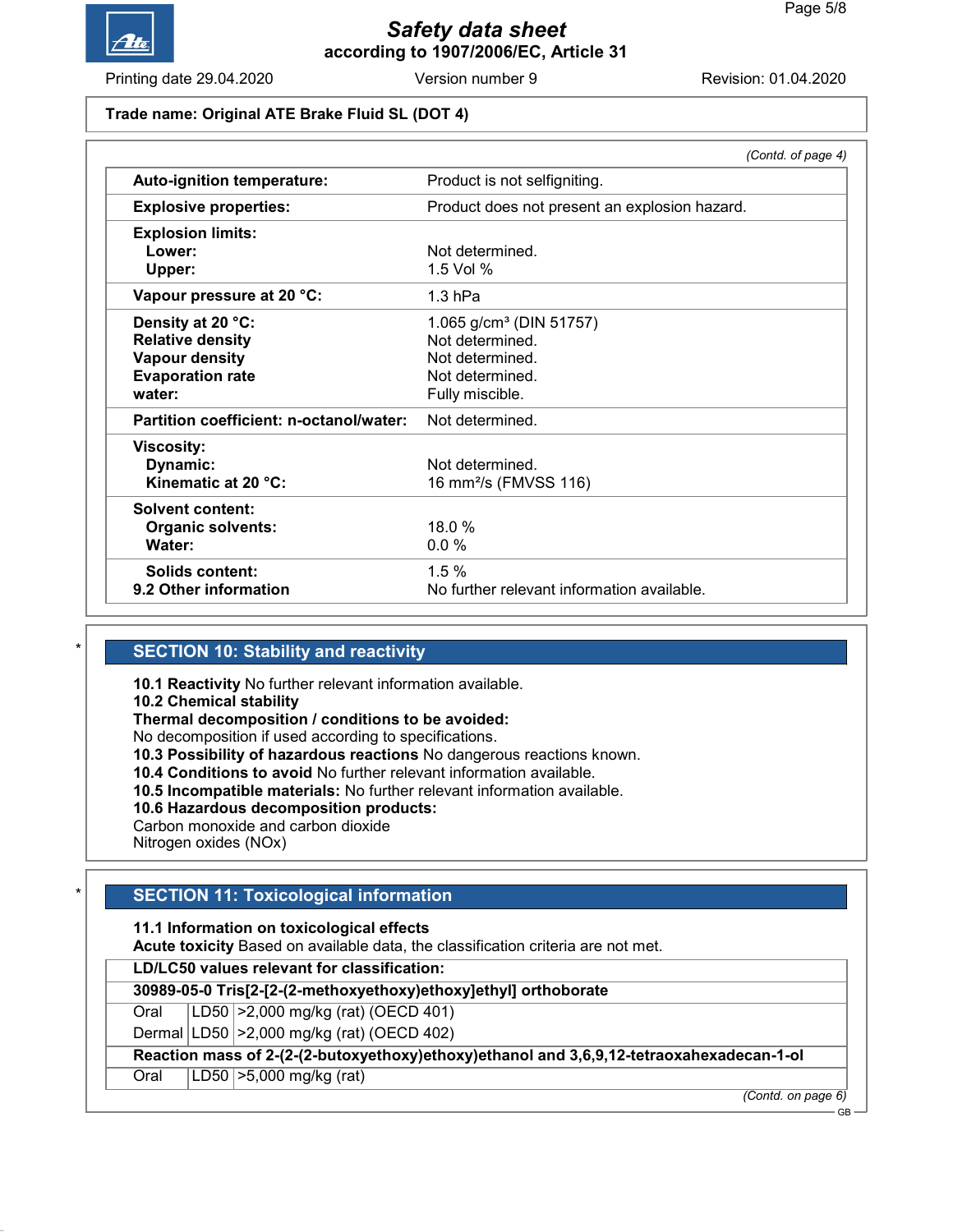

Printing date 29.04.2020 Version number 9 Revision: 01.04.2020

## Trade name: Original ATE Brake Fluid SL (DOT 4)

|      | (Contd. of page 5)                                                                                                                                                                                                                                                                                                                                                                                                                                                                                                                                                                                                                                                                                   |
|------|------------------------------------------------------------------------------------------------------------------------------------------------------------------------------------------------------------------------------------------------------------------------------------------------------------------------------------------------------------------------------------------------------------------------------------------------------------------------------------------------------------------------------------------------------------------------------------------------------------------------------------------------------------------------------------------------------|
|      | Dermal $ LD50  > 3,000$ mg/kg (rabbit)                                                                                                                                                                                                                                                                                                                                                                                                                                                                                                                                                                                                                                                               |
|      | 111-46-6 2,2'-oxybisethanol                                                                                                                                                                                                                                                                                                                                                                                                                                                                                                                                                                                                                                                                          |
| Oral | LD50 $ >5,000$ mg/kg (rat)                                                                                                                                                                                                                                                                                                                                                                                                                                                                                                                                                                                                                                                                           |
|      | Dermal $ LD50  > 5,000$ mg/kg (rabbit)                                                                                                                                                                                                                                                                                                                                                                                                                                                                                                                                                                                                                                                               |
|      | 110-97-4 1,1'-iminodipropan-2-ol                                                                                                                                                                                                                                                                                                                                                                                                                                                                                                                                                                                                                                                                     |
| Oral | LD50 > 2,000 mg/kg (rat) (OECD 401)                                                                                                                                                                                                                                                                                                                                                                                                                                                                                                                                                                                                                                                                  |
|      | Dermal   LD50   8,000 mg/kg (rabbit)                                                                                                                                                                                                                                                                                                                                                                                                                                                                                                                                                                                                                                                                 |
|      | <b>Primary irritant effect:</b><br><b>Skin corrosion/irritation</b> Based on available data, the classification criteria are not met.<br>Serious eye damage/irritation Based on available data, the classification criteria are not met.<br>Respiratory or skin sensitisation Based on available data, the classification criteria are not met.<br><b>CMR</b> effects (carcinogenity, mutagenicity and toxicity for reproduction)<br><b>Germ cell mutagenicity</b> Based on available data, the classification criteria are not met.<br>Carcinogenicity Based on available data, the classification criteria are not met.<br><b>Reproductive toxicity</b><br>Suspected of damaging the unborn child. |
|      | STOT-single exposure Based on available data, the classification criteria are not met.<br><b>STOT-repeated exposure</b> Based on available data, the classification criteria are not met.                                                                                                                                                                                                                                                                                                                                                                                                                                                                                                            |
|      | Aspiration hazard Based on available data, the classification criteria are not met.                                                                                                                                                                                                                                                                                                                                                                                                                                                                                                                                                                                                                  |

## **SECTION 12: Ecological information**

## 12.1 Toxicity

| <b>Aquatic toxicity:</b>                                                                                                                      |                                                                                          |  |
|-----------------------------------------------------------------------------------------------------------------------------------------------|------------------------------------------------------------------------------------------|--|
| <b>EC50</b>                                                                                                                                   | 6.25 mg/l (bacteria)                                                                     |  |
|                                                                                                                                               | 250-350 mg/l (fish) (DIN 38412 96 h)                                                     |  |
|                                                                                                                                               | 30989-05-0 Tris[2-[2-(2-methoxyethoxy)ethoxy]ethyl] orthoborate                          |  |
| EC <sub>50</sub>                                                                                                                              | >100 mg/l (Algae) (72 h)                                                                 |  |
|                                                                                                                                               | >100 mg/l (daphnia) (48 h)                                                               |  |
| LC50                                                                                                                                          | >100 mg/L (fish) (96 h)                                                                  |  |
|                                                                                                                                               | Reaction mass of 2-(2-(2-butoxyethoxy)ethoxy)ethanol and 3,6,9,12-tetraoxahexadecan-1-ol |  |
| <b>EC50</b>                                                                                                                                   | >100 mg/l (Algae)                                                                        |  |
| LC50                                                                                                                                          | >100 mg/L (daphnia)                                                                      |  |
|                                                                                                                                               | >100 mg/L (fish) (DIN 38412 96 h)                                                        |  |
|                                                                                                                                               | 111-46-6 2,2'-oxybisethanol                                                              |  |
| <b>EC50</b>                                                                                                                                   | >100 mg/l (Algae)                                                                        |  |
|                                                                                                                                               | >100 mg/l (daphnia) (DIN 38412 T.11)                                                     |  |
| LC50                                                                                                                                          | >100 mg/L (fish) (96 h)                                                                  |  |
|                                                                                                                                               | 110-97-4 1,1'-iminodipropan-2-ol                                                         |  |
|                                                                                                                                               | EC50 (static) > 100 mg/l (Algae) (72 h)                                                  |  |
|                                                                                                                                               | >100 mg/l (daphnia) (92/69/EWG 48 h)                                                     |  |
|                                                                                                                                               | LC50 (static)   > 100 mg/L (fish) (OECD 203 96 h)                                        |  |
|                                                                                                                                               | 12.2 Persistence and degradability No further relevant information available.            |  |
|                                                                                                                                               | Other information: The product is easily biodegradable.                                  |  |
| 12.3 Bioaccumulative potential No further relevant information available.<br>12.4 Mobility in soil No further relevant information available. |                                                                                          |  |
|                                                                                                                                               | (Contd. on page 7)                                                                       |  |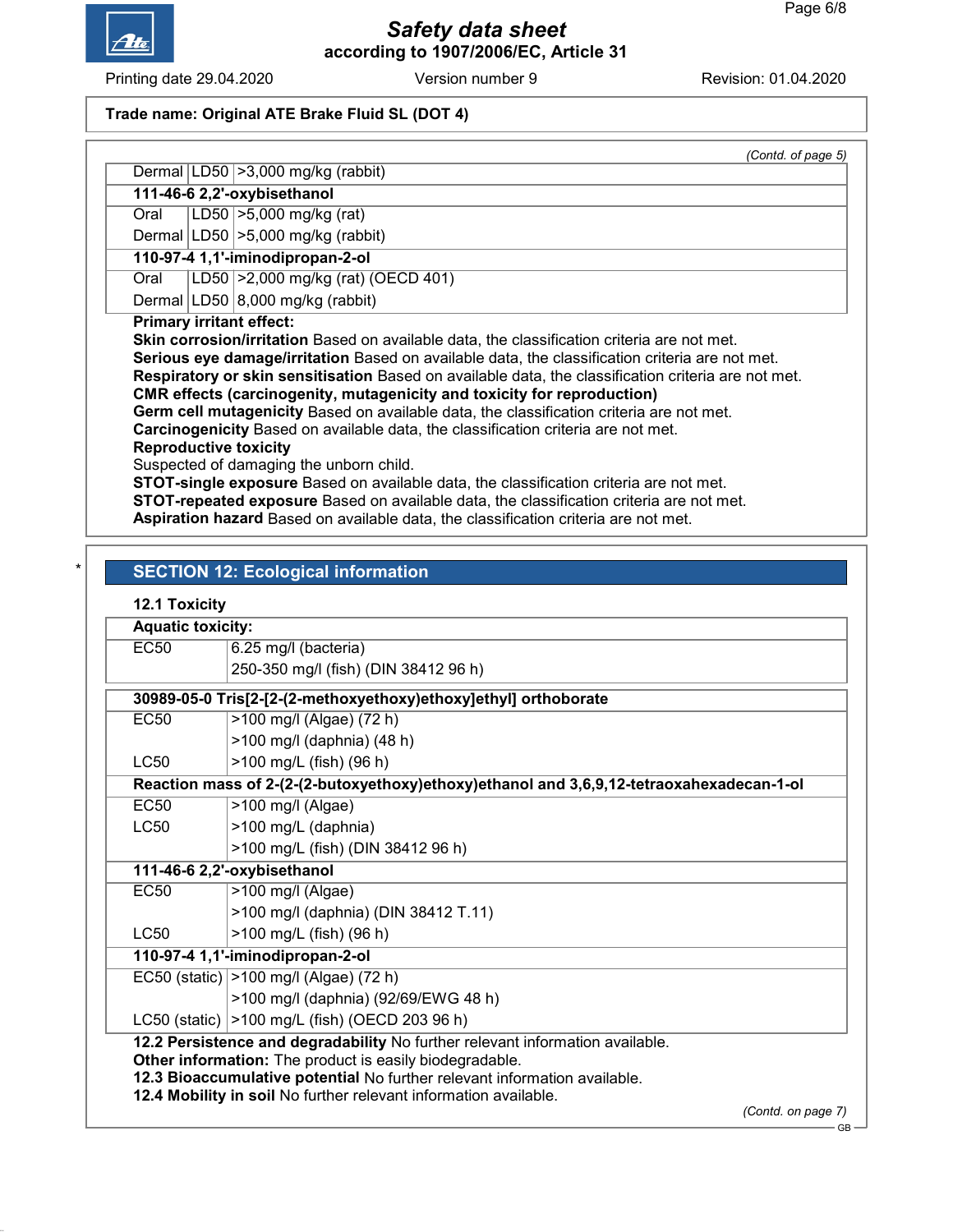

Printing date 29.04.2020 **Revision: 01.04.2020** Version number 9 Revision: 01.04.2020

(Contd. of page 6)

### Trade name: Original ATE Brake Fluid SL (DOT 4)

## Additional ecological information:

### General notes:

Water hazard class 1 (German Regulation) (Self-assessment): slightly hazardous for water Do not allow undiluted product or large quantities of it to reach ground water, water course or sewage system.

#### 12.5 Results of PBT and vPvB assessment Not applicable.

PBT: Not applicable.

vPvB: Not applicable.

12.6 Other adverse effects No further relevant information available.

#### **SECTION 13: Disposal considerations**

#### 13.1 Waste treatment methods

Disposal should be based on the relevant state and local laws and regulations, the disposal process should avoid pollution of the environment.

#### Recommendation

After prior treatment product has to be disposed of in an incinerator for hazardous waste adhering to the regulations pertaining to the disposal of particularly hazardous waste.

| European waste catalogue |                                                                                                                                                                                                           |  |
|--------------------------|-----------------------------------------------------------------------------------------------------------------------------------------------------------------------------------------------------------|--|
|                          | 16 00 00 WASTES NOT OTHERWISE SPECIFIED IN THE LIST                                                                                                                                                       |  |
| 16 01 00                 | end-of-life vehicles from different means of transport (including off-road machinery) and<br>wastes from dismantling of end-of-life vehicles and vehicle maintenance (except 13, 14, 16)<br>06 and 16 08) |  |
|                          | 16 01 13 $*$ brake fluids                                                                                                                                                                                 |  |

#### Uncleaned packaging:

## Recommendation:

Packagings that may not be cleansed are to be disposed of in the same manner as the product.

| 14.1 UN-Number<br>ADR, ADN, IMDG, IATA                                            | Void            |                    |
|-----------------------------------------------------------------------------------|-----------------|--------------------|
| 14.2 UN proper shipping name<br>ADR, ADN, IMDG, IATA                              | Void            |                    |
| 14.3 Transport hazard class(es)                                                   |                 |                    |
| ADR, ADN, IMDG, IATA<br><b>Class</b>                                              | Void            |                    |
| 14.4 Packing group<br>ADR, IMDG, IATA                                             | Void            |                    |
| <b>14.5 Environmental hazards:</b><br><b>Marine pollutant:</b>                    | <b>No</b>       |                    |
| 14.6 Special precautions for user                                                 | Not applicable. |                    |
| 14.7 Transport in bulk according to Annex II of<br><b>Marpol and the IBC Code</b> | Not applicable. |                    |
|                                                                                   |                 | (Contd. on page 8) |